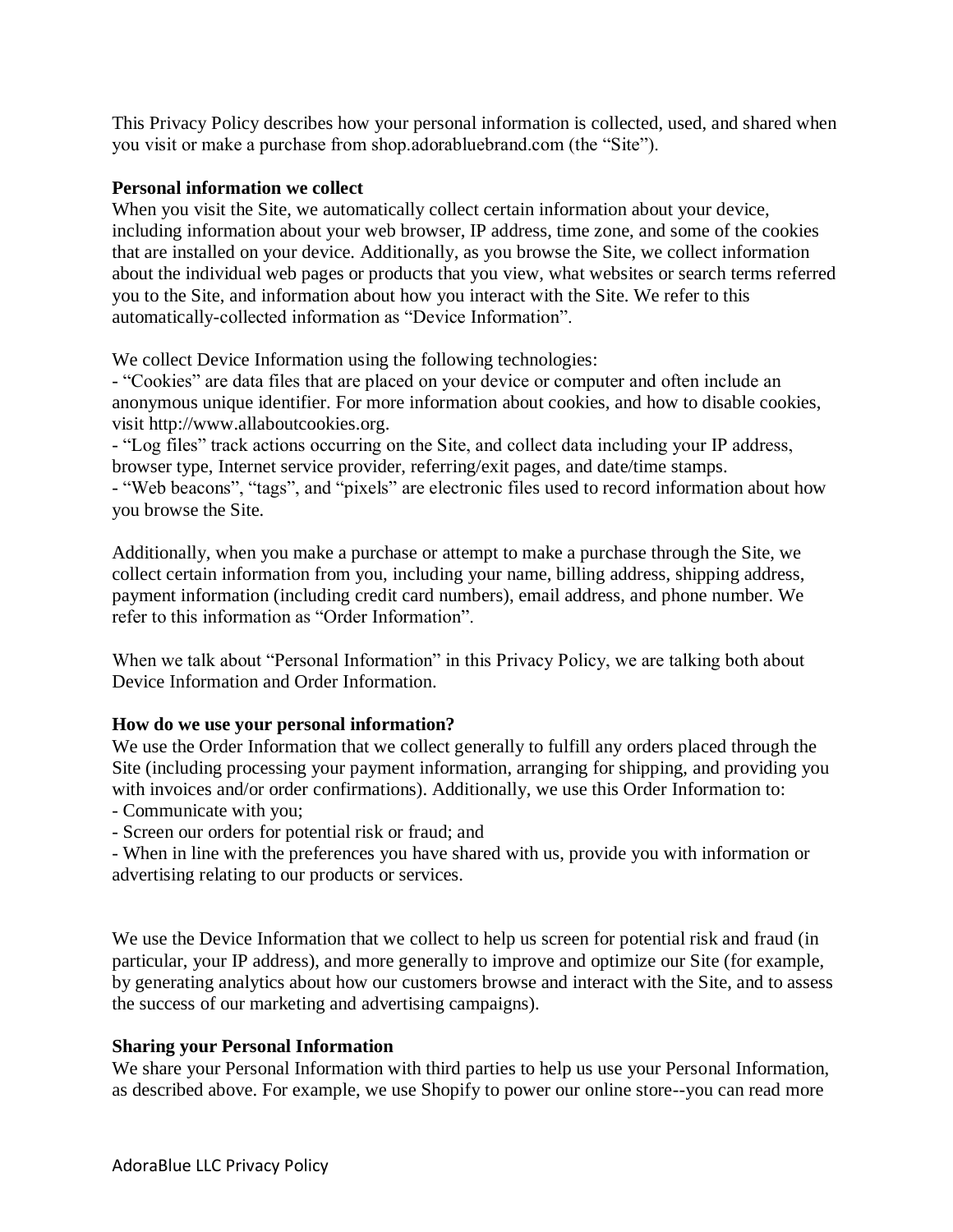about how Shopify uses your Personal Information here: https://www.shopify.com/legal/privacy. We also use Google Analytics to help us understand how our customers use the Site -- you can read more about how Google uses your Personal Information here: https://www.google.com/intl/en/policies/privacy/. You can also opt-out of Google Analytics

here: https://tools.google.com/dlpage/gaoptout.

Finally, we may also share your Personal Information to comply with applicable laws and regulations, to respond to a subpoena, search warrant or other lawful requests for information we receive, or to otherwise protect our rights.

### **Behavioral advertising**

As described above, we use your Personal Information to provide you with targeted advertisements or marketing communications we believe may be of interest to you. For more information about how targeted advertising works, you can visit the Network Advertising Initiative's ("NAI") educational page at http://www.networkadvertising.org/understandingonline-advertising/how-does-it-work.

You can opt out of targeted advertising by using the links below:

- Facebook: https://www.facebook.com/settings/?tab=ads
- Google: https://www.google.com/settings/ads/anonymous
- Bing: https://advertise.bingads.microsoft.com/en-us/resources/policies/personalized-ads

Additionally, you can opt-out of some of these services by visiting the Digital Advertising Alliance's opt-out portal at http://optout.aboutads.info/.

# **Do not track**

Please note that we do not alter our Site's data collection and use practices when we see a Do Not Track signal from your browser.

#### **Your rights**

If you are a European resident, you have the right to access personal information we hold about you and to ask that your personal information be corrected, updated, or deleted. If you would like to exercise this right, please contact us through the contact information below.

Additionally, if you are a European resident we note that we are processing your information in order to fulfill contracts we might have with you (for example if you make an order through the Site), or otherwise to pursue our legitimate business interests listed above. Additionally, please note that your information will be transferred outside of Europe, including to Canada and the United States.

#### **Data retention**

When you place an order through the Site, we will maintain your Order Information for our records unless and until you ask us to delete this information.

# **Changes**

We may update this privacy policy from time to time in order to reflect, for example, changes to